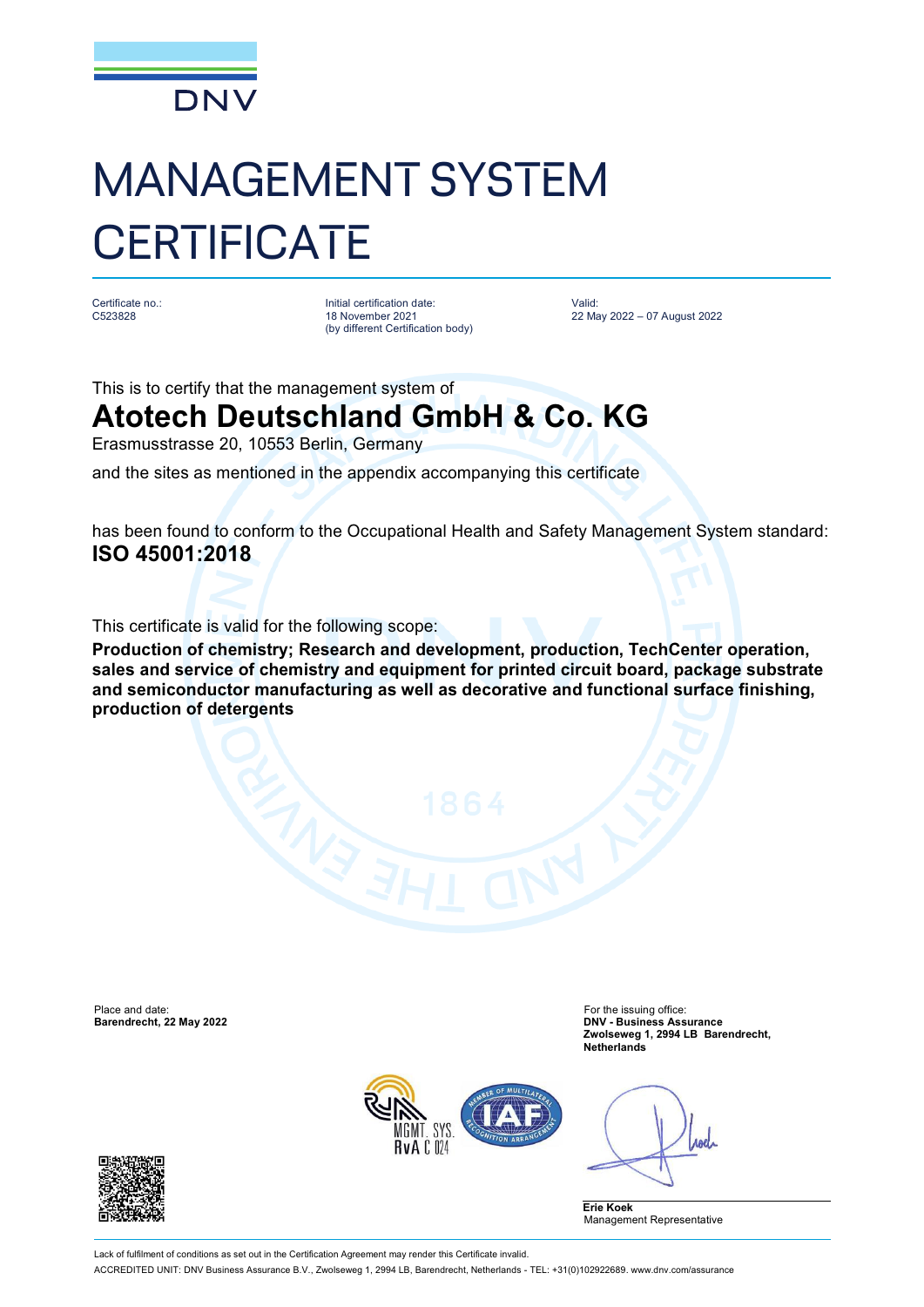

Certificate no.: C523828 Place and date: Barendrecht, 22 May 2022

### **Appendix to Certificate**

#### **Atotech Deutschland GmbH & Co. KG**

Locations included in the certification are as follows:

| <b>Site Name</b>                                     | <b>Site Address</b>                                                                                                                 | <b>Site Scope</b>                                                                                                                                                                                                                                                           |
|------------------------------------------------------|-------------------------------------------------------------------------------------------------------------------------------------|-----------------------------------------------------------------------------------------------------------------------------------------------------------------------------------------------------------------------------------------------------------------------------|
| Atotech Deutschland GmbH & Co. KG                    | Erasmusstrasse 20, 10553 Berlin,<br>Germany                                                                                         | Research and development, TechCenter<br>operation, logstics, sales and services of<br>chemistry and equipment for printed circuit<br>board, package substrate and<br>semiconductor manufacturing as well as<br>decorative and functional surface finishing                  |
| Atotech Beteiligungs und Management<br>GmbH & Co. KG | Erasmusstraße 20, 10553 Berlin, Germany                                                                                             | Support of operational processes within<br>the scope                                                                                                                                                                                                                        |
| Atotech Deutschland GmbH & Co. KG                    | Untergasse 47, 65468 Trebur-Geinsheim,<br>Germany                                                                                   | Production of flakes and sealers; research<br>and development, TechCenter operation,<br>service of chemistry and equipment for<br>printed circuit board, package substrate<br>and semiconductor manufacturing as well<br>as decorative and functional surface<br>finishing. |
| Atotech Deutschland GmbH & Co. KG                    | Ahornallee 4, 16818 Neuruppin, Germany                                                                                              | Production, sales and service of chemistry<br>for printed circuit board, package substrate<br>and semiconductor manufacturing as well<br>as decorative and functional surface<br>finishing                                                                                  |
| Atotech Deutschland GmbH & Co. KG                    | Industriestrasse 69, 90537 Feucht,<br>Germany                                                                                       | Research and development, production,<br>sales and service of plating equipment for<br>printed circuit board, package substrate<br>and semiconductor manufacturing as well<br>as decorative and functional surface<br>finishing                                             |
| Atotech (Malaysia) Sdn Bhd                           | 1182, Lorong Perindustrian Bukit Minyak<br>22, Taman Perindustrian Bukit Minyak,<br>14100, Simpang Ampat, Pulau Pinang,<br>Malaysia | Production of chemistry; sales and service<br>of chemistry and equipment for printed<br>circuit board, package substrate and<br>semiconductor manufacturing as well as<br>decorative and functional surface finishing                                                       |
| Atotech Canada Ltd.                                  | 1180 Corporate Drive, Ontario Canada,<br>Burlington, L7L5R6, Canada                                                                 | Production of chemistry; TechCenter<br>operations, sales and service of chemistry<br>and equipment for printed circuit board,<br>package substrate and semiconductor<br>manufacturing as well as decorative and<br>functional surface finishing.                            |
| Atotech CZ a.s.                                      | Belgicka 1b, 46605 Jablonec nad Nisou,<br>Czech Republic                                                                            | Production of detergents                                                                                                                                                                                                                                                    |
| Atotech CZ a.s.                                      | Belgicka 5119, 46605 Jablonec nad Nisou,<br><b>Czech Republic</b>                                                                   | Production of chemistry; sales and service<br>of chemistry and equipment for printed<br>circuit board, package substrate and<br>semiconductor manufacturing as well as<br>decorative and functional surface finishing                                                       |
| Atotech de Mexico S.A. de C.V.                       | Av. Uno No. 28 A Parque Industrial<br>Cartagena, 54900, Tultitlan Estado de<br>Mexico, Mexico                                       | Production of chemistry; logistics, sales<br>and service of chemistry and equipment<br>for printed circuit board, package substrate<br>and semiconductor manufacturing as well<br>as decorative and functional surface                                                      |

Lack of fulfilment of conditions as set out in the Certification Agreement may render this Certificate invalid.

ACCREDITED UNIT: DNV Business Assurance B.V., Zwolseweg 1, 2994 LB, Barendrecht, Netherlands - TEL: +31(0)102922689. [www.dnv.com/assurance](http://www.dnv.com/assurance)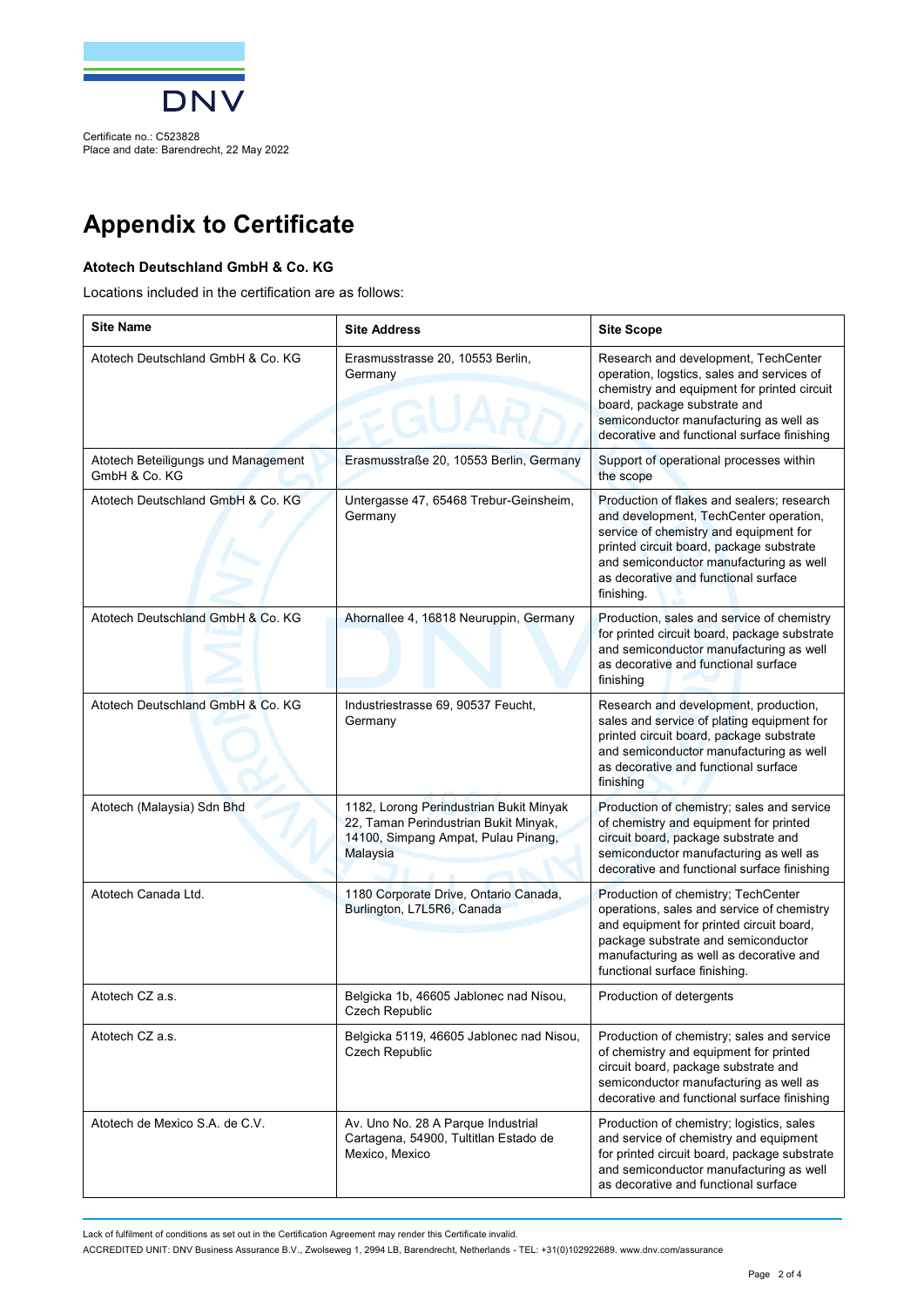

#### Certificate no.: C523828

Place and date: Barendrecht, 22 May 2022

| <b>Site Name</b>                        | <b>Site Address</b>                                                                                     | <b>Site Scope</b>                                                                                                                                                                                                                                |
|-----------------------------------------|---------------------------------------------------------------------------------------------------------|--------------------------------------------------------------------------------------------------------------------------------------------------------------------------------------------------------------------------------------------------|
|                                         |                                                                                                         | finishing                                                                                                                                                                                                                                        |
| Atotech do Brazil, Galvanotecnica Ltda. | Rua Maria Patricia da Silva, 205, Taboao<br>da Serra-SP, 06787-480, Sao Paulo, Brazil                   | Production of chemistry; TechCenter<br>operations, sales and service of chemistry<br>and equipment for printed circuit board,<br>package substrate and semiconductor<br>manufacturing as well as decorative and<br>functional surface finishing  |
| Atotech India Private Limited           | Plot No. 446 - G & H, Sector-8, IMT<br>Manesar, Gurugram - 122050, Haryana,<br>India                    | Research and Development, TechCenter<br>operation, sales and services of chemistry<br>for printed circuit board, package substrate<br>as well as decorative and functional<br>surface finishing                                                  |
| Atotech India Private Ltd.              | 66, K.M. Stone, NH 8, Delhi Jaipur<br>Highway, Village Sidhrawalim, Gurgaon -<br>122413, Haryana, India | Production of chemistry for printed circuit<br>board, package substrate and<br>semiconductor manufacturing as well as<br>decorative and functional surface finishing                                                                             |
| Atotech Italia S.r.I.                   | Via Lecco 6 - 20020 Lainate (Milano) -<br>Italy                                                         | TechCenter operation, sales and service of<br>chemistry and equipment for printed circuit<br>board, package substrate and<br>semiconductor manufacturing as well as<br>decorative and functional surface finishing                               |
| Atotech Japan K.K.                      | 1-18-2, Hakusan, Midori-ku, Yokohama,<br>Kanagawa, 226-0006 Japan                                       | Research and development, TechCenter<br>operation, sales and services of chemistry<br>and equipment for printed circuit board,<br>package substrate and semiconductor<br>manufacturing as well as decorative and<br>functional surface finishing |
| Atotech Japan K.K.                      | 1-6 Shimo-Ohbasan, Koda-cho, Nukata-<br>gun, Mutsuguri, Aichi, 444-0122 Japan                           | Production of chemistry                                                                                                                                                                                                                          |
| Atotech Korea Ltd.                      | Room #403, 20, Noksansandan 382-ro 14<br>beonga gil, Gangseo-gu, Busan, 46757,<br>Republic of Korea     | Sales and services of chemistry and<br>equipment for printed circuit board,<br>package substrate and semiconductor<br>manufacturing as well as decorative and<br>functional surface finishing                                                    |
| Atotech Korea Ltd.                      | 37, Jangangongdan 1-gil, 18579 Jangan-<br>myeon, Hwaseong-si Gyeonggi-do,<br>Republic of Korea          | Production of chemistry; TechCenter<br>operation, sales and services of chemistry<br>and equipment for printed circuit board,<br>package substrate and semiconductor<br>manufacturing as well as decorative and<br>functional surface finishing  |
| Atotech Slovenija d.d.                  | Podnart 43, 4244, Podnart, Slovenia                                                                     | Production of chemistry; sales and service<br>of chemistry and equipment for printed<br>circuit board, package substrate and<br>semiconductor manufacturing as well as<br>decorative functional surface finishing and<br>detergents              |
| Atotech Taiwan Limited                  | No. 12, Bengong 5th Rd., Gangshan Dist.<br>Kaohsiung 82059 Taiwan                                       | TechCenter operation and service of<br>chemistry for printed circuit board,<br>package substrate and semiconductor<br>manufacturing as well as decorative and<br>functional surface finishing                                                    |
| Atotech Taiwan Limited                  | 11, Jingjian 2nd Rd. Guanyin Industrial<br>District Taoyuan 32853 Taiwan                                | Production, TechCenter, service of<br>chemistry for printed circuit board,<br>package substrate and semiconductor<br>manufacturing as well as decorative and<br>functional surface finishing                                                     |

Lack of fulfilment of conditions as set out in the Certification Agreement may render this Certificate invalid.

ACCREDITED UNIT: DNV Business Assurance B.V., Zwolseweg 1, 2994 LB, Barendrecht, Netherlands - TEL: +31(0)102922689. [www.dnv.com/assurance](http://www.dnv.com/assurance)